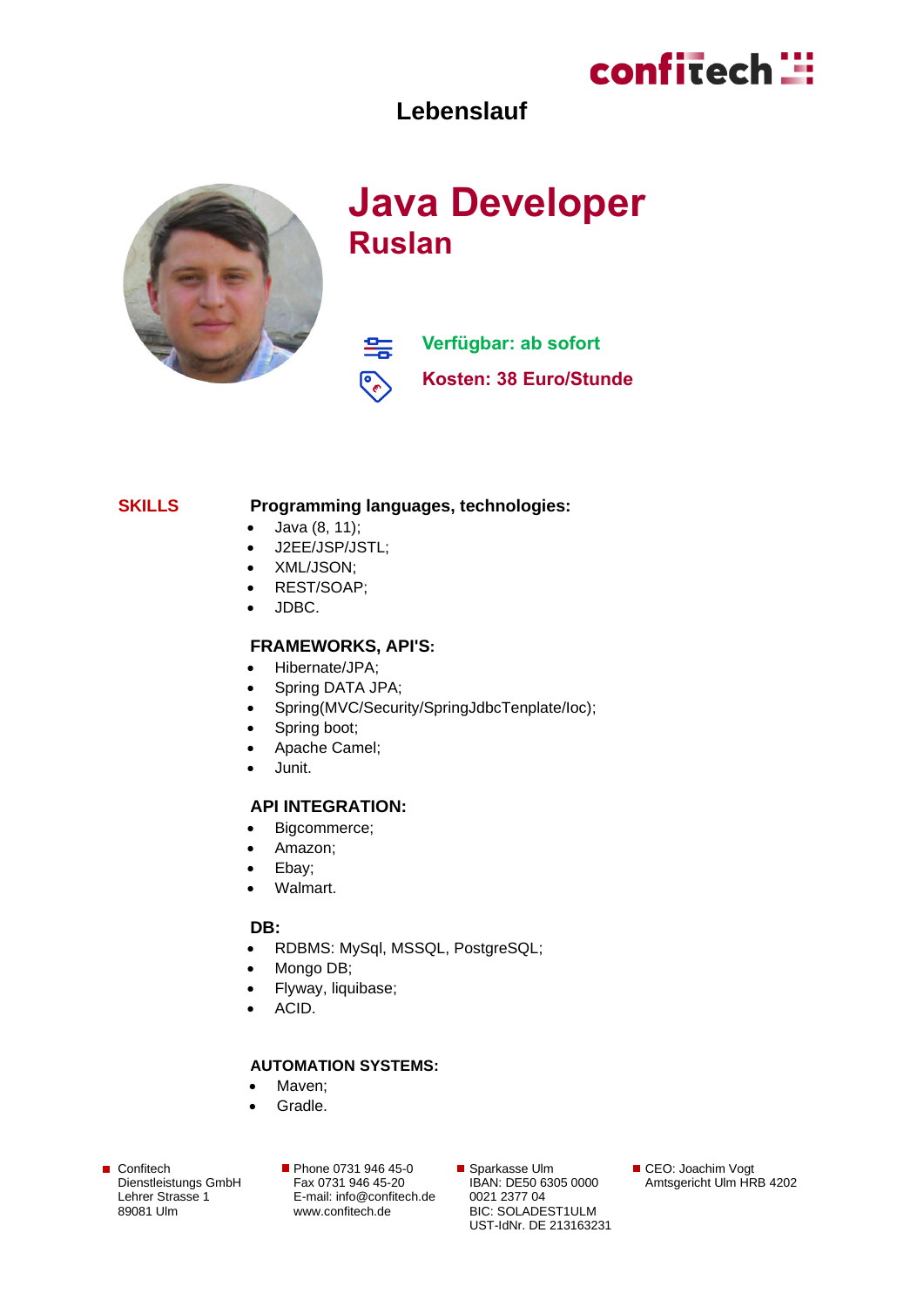# confitech ::

#### **PM:**

- Agile;
- Scrum;
- Jira;
- Monday.

#### **DESIGN PRINCIPLES:**

- SOLID;
- DRY;
- KISS.

#### **VCS:**

• GIT : Github, Bitbucket, GitLab.

#### **EDUCATION Lviv Polytechnic National University**

Master. SC. Degree in Computer Science *September 2010 - Januar 2015*

#### **EXPERIENCE**

#### **Upwork**

**Senior Java Developer** *June 2020 – Present*

#### **Forward Mediator**

The main purpose of project is to build mediator between terminals and payment systems.

#### **Responsibilities:**

- Plannings, communication with customer;
- Designing backend layer from scratch;
- Investigating apache camel;
- Implementing routes, processors using camel;
- Writing documentation;
- Code review.

**Technologies**: Java 11, Spring Boot(2.3), Apache Camel, Mongo DB, Docker, Maven, Lombok.

**Upwork Senior Java Developer** *April 2020 – June 2020*

#### **Boxing Federation**

The main purpose is to build REST application for boxing federation company using modern technologies.

■ Confitech Dienstleistungs GmbH Lehrer Strasse 1 89081 Ulm

**Phone 0731 946 45-0** Fax 0731 946 45-20 E-mail[: info@confitech.de](mailto:info@confitech.de) www.confitech.de

■ Sparkasse Ulm IBAN: DE50 6305 0000 0021 2377 04 BIC: SOLADEST1ULM UST-IdNr. DE 213163231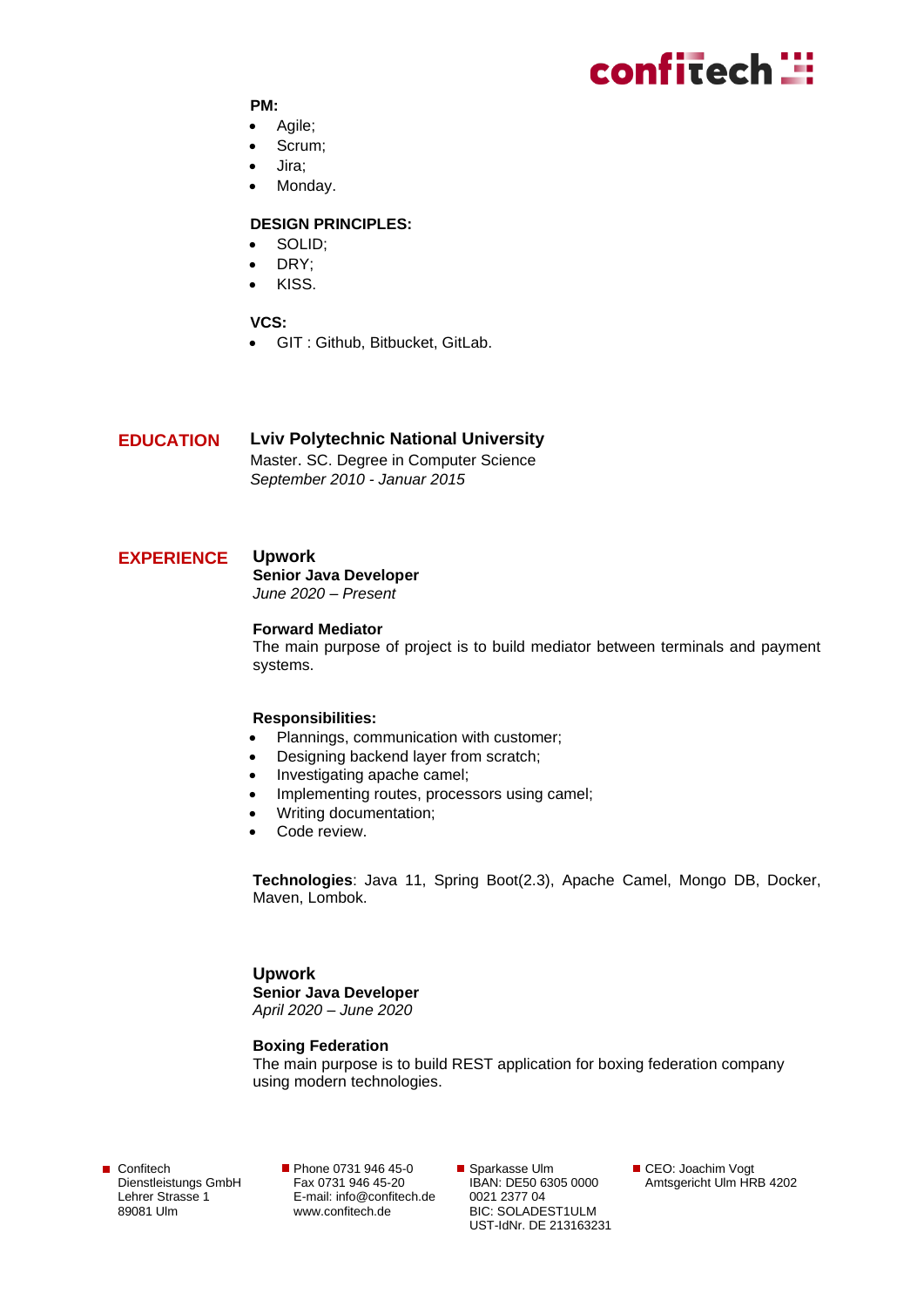

#### **Responsibilities:**

- Plannings, communication with customer;
- Designing backend layer from scratch;
- Implementing CRUD, writing tests;
- Code review.

**Technologies**: Java 14, Spring Boot(2.3), Spring Data JPA, Lombok, PostgreSQL, Swagger, Gradle, Flyway.

# **Techmates Group**

**Java Hybris Developer** *August 2018 – March 2020*

#### **UTC AEROSPACE SYSTEMS, Whirlpool**

UTC Aerospace Systems is one of the world's leading providers of aerospace systems and services for large commercial aircraft.

#### **Responsibilities:**

- Implementing new features using SAP Hybris platform;
- Writing unit, integration tests;
- Working with HAC;
- Working with HMC;
- Working with Datahub;
- Preparing to hybris certification;
- Plannings, demos;
- Code review.

**Technologies**: Java 8, Spring, Hibernate, JPA, SAP Hybris platform, MS SQL, Oracle Db, Docker, Active MQ, Tomcat, DCOS.

### **Sombra Java Developer**

*March 2016 - June 2018*

#### **ZappySales**

Ecommerce system - system for managing products and orders on different marketplaces (Amazon, Walmart, eBay, Bigcommerce, etc.).

#### **Responsibilities:**

- API Integration (REST/SOAP);
- Writing SQL DDL/DML;
- Integration with xtuple;
- Adding, filtering new products with DB;
- Implementing backend, writing tests.

**Technologies**: Java 8, Spring JDBC Template, MS SQL, JSTL, Hibernate.

**Phone 0731 946 45-0** Fax 0731 946 45-20 E-mail[: info@confitech.de](mailto:info@confitech.de) www.confitech.de

■ Sparkasse Ulm IBAN: DE50 6305 0000 0021 2377 04 BIC: SOLADEST1ULM UST-IdNr. DE 213163231